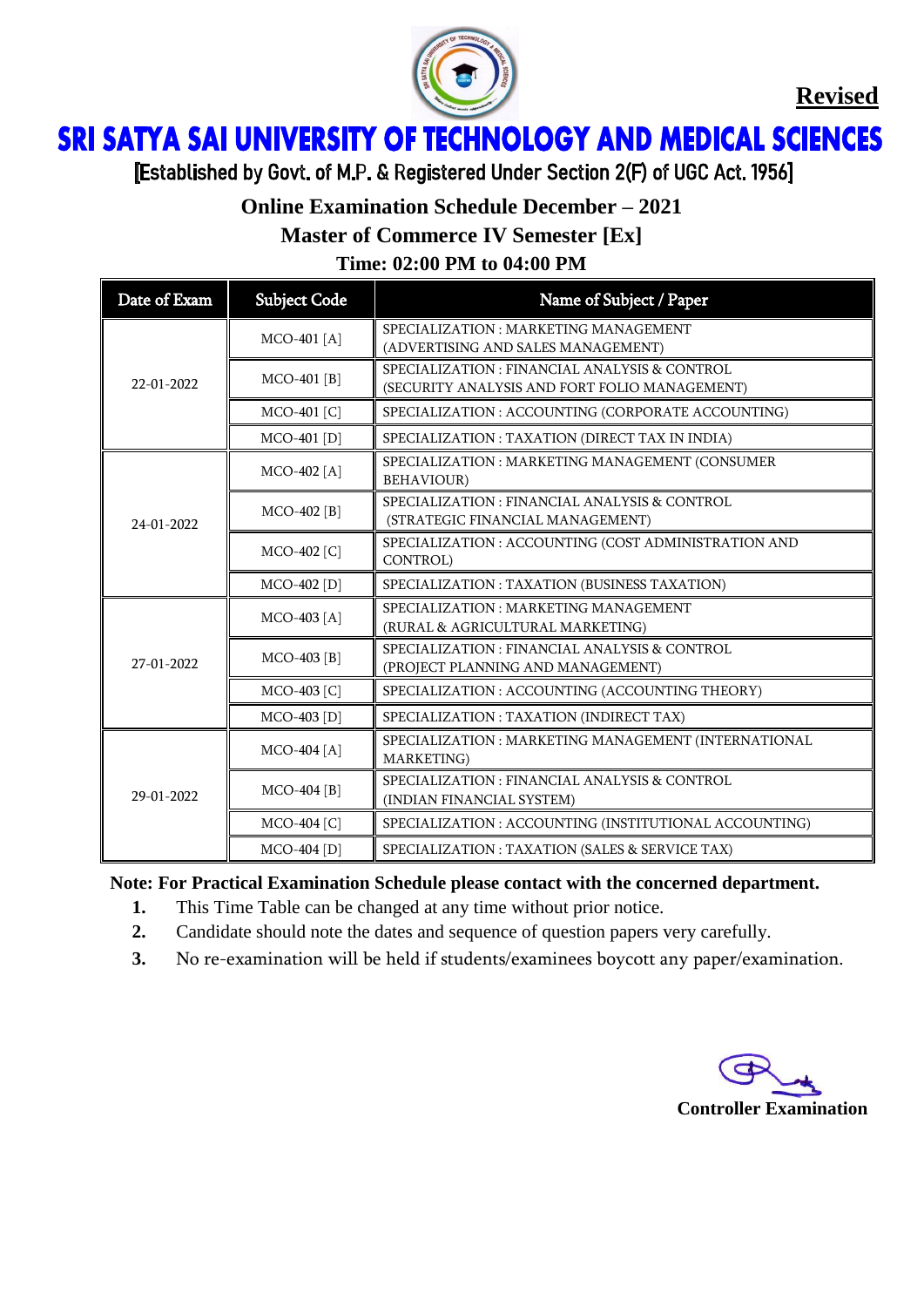

**Revised**

## ì Ï

[Established by Govt. of M.P. & Registered Under Section 2(F) of UGC Act. 1956]

## **Online Examination Schedule December – 2021**

**Master of Commerce III Semester [Regular/Ex]**

**Time: 02:00 PM to 04:00 PM**

| Date of Exam     | <b>Subject Code</b> | Name of Subject / Paper             |
|------------------|---------------------|-------------------------------------|
| $22 - 01 - 2022$ | $MCO - 301$         | <b>MANAGERIAL ECONOMICS</b>         |
| 24-01-2022       | $MCO - 302$         | TAX PLANNING AND MANAGEMENT         |
| 27-01-2022       | $MCO - 303$         | ENTREPRENEURSHIP DEVELOPMENT        |
| 29-01-2022       | $MCO - 304$         | ACCOUNTING FOR MANAGERIAL DECISIONS |

#### **Note: For Practical Examination Schedule please contact with the concerned department.**

- **1.** This Time Table can be changed at any time without prior notice.
- **2.** Candidate should note the dates and sequence of question papers very carefully.
- **3.** No re-examination will be held if students/examinees boycott any paper/examination.